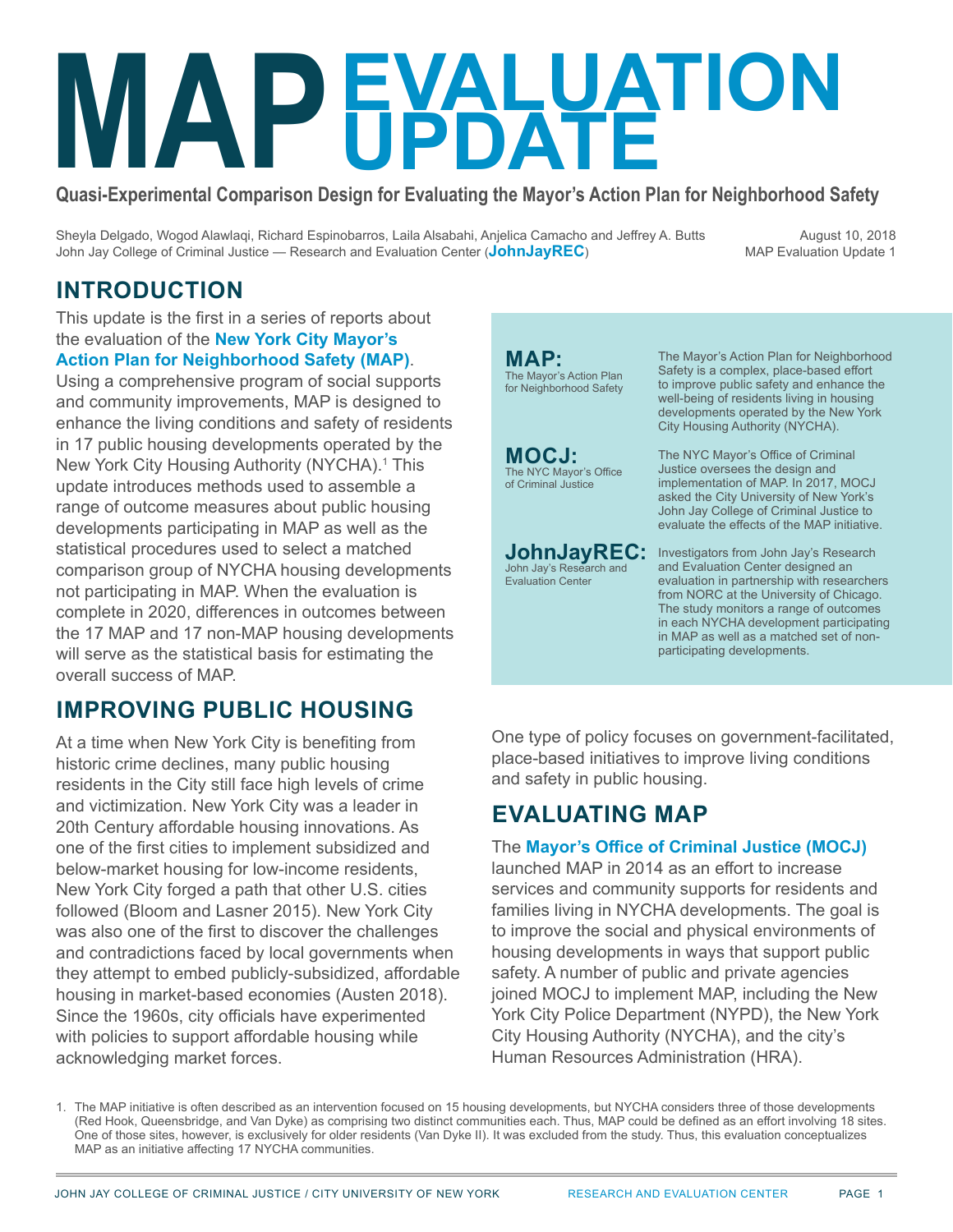Interventions sponsored by MAP rely on a problemsolving approach. Residents, police, and other agencies work to expand resident access to services and social supports and to monitor the community's physical security and health. By strengthening community supports and marshaling the talents and energies of residents themselves, MAP is designed to prevent crime and disorder while building stronger communities.

John Jay College's Research and Evaluation Center began working on MAP in 2017 with funding provided by the New York City government through MOCJ. Researchers at JohnJayREC designed the MAP evaluation in partnership with NORC at the University of Chicago, a nationally-respected public opinion and polling firm.

The quasi-experimental evaluation is designed to estimate differences in living conditions in MAP developments versus those of NYCHA developments not involved in MAP. Researchers followed each set of developments over time to detect improvements and to estimate the extent to which they may be attributable to MAP.

Researchers began by assembling administrative and programmatic data to monitor possible outcomes in each study area. Measures of resident activities, organizational meetings, and service participation were combined into indices of implementation. Public safety metrics were compiled from police reports and data from the health care system. Researchers also observed MAP-related activities directly whenever possible and conducted a series of interviews with key participants.

Key outcomes tracked by the evaluation team include those directly related to program activities, general social and economic well-being, and public safety (crimes reported, arrests, shootings, violent injuries, etc.). The evaluation design also included a survey strategy to measure the perceptions of local residents about neighborhood safety and community well-being. If MAP is effective, researchers should be able to detect improvements on a variety of outcomes and those improvements should be reflected in the attitudes and opinions of residents.

### **IDENTIFYING COMPARISON AREAS**

Evaluating the effects of any place-based social intervention requires a strategy to measure outcomes in areas not receiving the intervention as well as those that are receiving the intervention. Collecting data from areas unaffected by an intervention is what researchers call measuring the "counterfactual." In other words, what might have happened in MAP communities if the MAP initiative had never occurred?

When researchers detect differences between two sets of communities and those differences are correlated with the presence of an intervention after controlling for a range of other possible explanations, one may legitimately infer the intervention had an effect. Before making such inferences, however, researchers must first establish the similarity of the intervention and non-intervention (comparison) areas.

In the MAP evaluation, researchers estimated the counterfactual by selecting a set of 17 comparison areas among all NYCHA developments not involved in MAP (Table 1). The study relied on the statistical method known as "propensity score analysis" (PSA) to select the comparison group. In addition to statistical analysis, the study team made in-person, walking tours of all the comparison sites to ensure their suitability and similarity to the MAP developments.

Selecting comparison sites with propensity score analysis allowed researchers to consider a wide range of factors in judging the similarity of research sites. The method is often used in quasi-experimental studies to approximate randomized experiments and to reduce selection bias (Rosenbaum 2002; Rosenbaum and Rubin 1983).

Randomization is sometimes described as the "gold standard" for scientific research, but randomized or experimental designs are rarely employed in applied research, especially place-based studies. The selection of treatment areas in such studies often occurs prior to the integration of an evaluation design within the overall initiative and there are usually insufficient numbers of areas for rigorous statistical analysis. Frequently, the selection of treatment areas is also intentionally (and justifiably) biased in favor of areas most in need of intervention.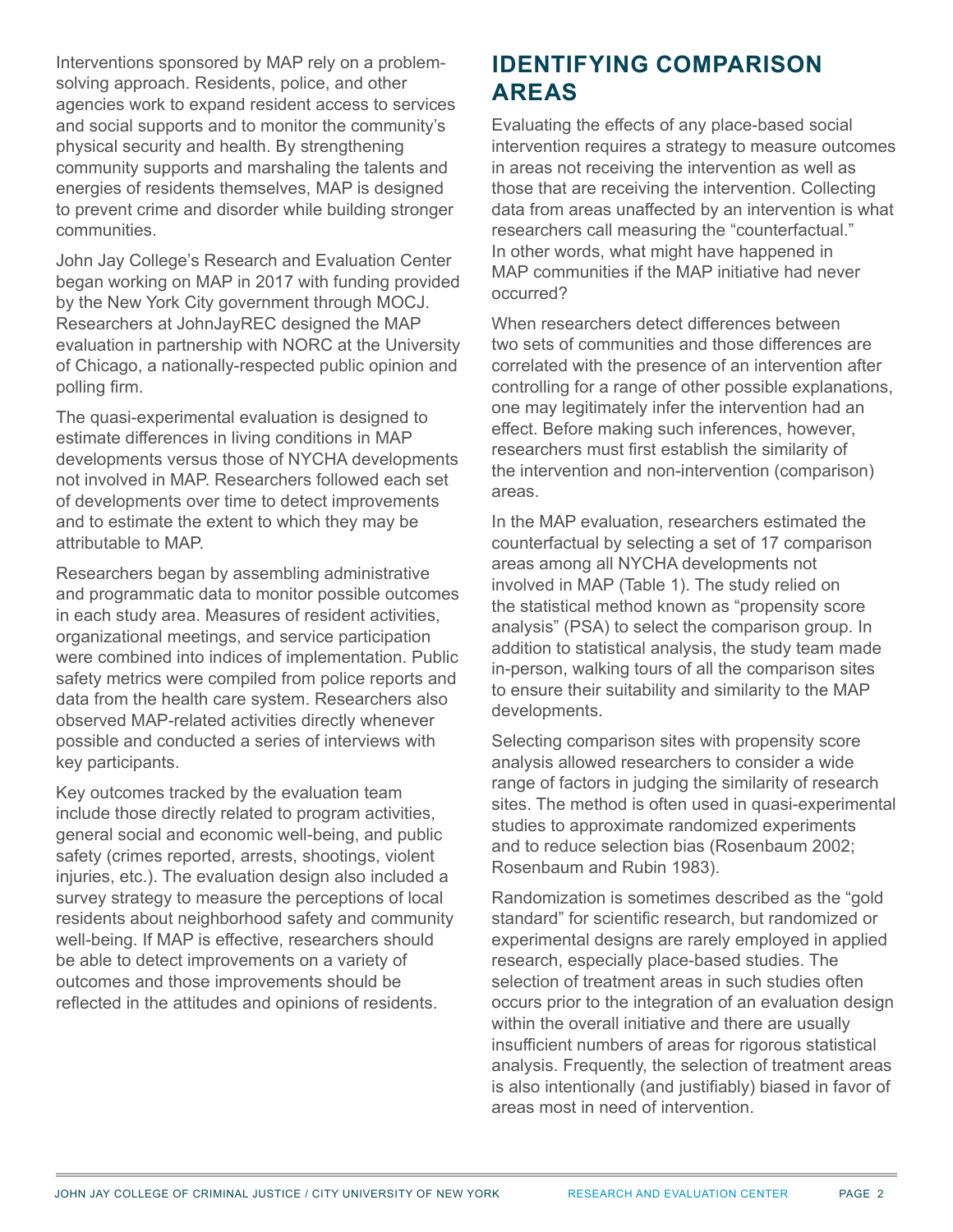#### **TABLE 1: MAP INTERVENTION SITES AND COMPARISON SITES**

| ID                      | <b>NYCHA Development</b>   | <b>Propensity Score</b> | Site Group |
|-------------------------|----------------------------|-------------------------|------------|
| 114                     | <b>STAPLETON</b>           | 0.01                    | <b>MAP</b> |
| 265                     | <b>45 ALLEN STREET</b>     | 0.01                    | Comparison |
| 46                      | <b>BOULEVARD</b>           | 0.08                    | <b>MAP</b> |
| 20                      | <b>LINCOLN</b>             | 0.08                    | Comparison |
| 131                     | <b>TOMPKINS</b>            | 0.10                    | <b>MAP</b> |
| 22                      | <b>AMSTERDAM</b>           | 0.10                    | Comparison |
| 16                      | <b>BROWNSVILLE</b>         | 0.13                    | <b>MAP</b> |
| 82                      | <b>DOUGLASS I</b>          | 0.13                    | Comparison |
| 79                      | <b>RED HOOK WEST</b>       | 0.15                    | <b>MAP</b> |
| 81                      | MANHATTANVILLE             | 0.15                    | Comparison |
| $\overline{\mathbf{4}}$ | <b>RED HOOK EAST</b>       | 0.21                    | <b>MAP</b> |
| 83                      | <b>MARLBORO</b>            | 0.22                    | Comparison |
| 86                      | <b>BUSHWICK</b>            | 0.21                    | <b>MAP</b> |
| 17                      | <b>JOHNSON</b>             | 0.22                    | Comparison |
| 38                      | <b>SAINT NICHOLAS</b>      | 0.25                    | <b>MAP</b> |
| 145                     | <b>MITCHEL</b>             | 0.27                    | Comparison |
| 5                       | <b>QUEENSBRIDGE SOUTH</b>  | 0.29                    | <b>MAP</b> |
| 49                      | <b>MARBLE HILL</b>         | 0.28                    | Comparison |
| 505                     | <b>QUEENSBRIDGE NORTH</b>  | 0.29                    | <b>MAP</b> |
| 514                     | <b>WHITMAN</b>             | 0.30                    | Comparison |
| 61                      | <b>VAN DYKE I</b>          | 0.31                    | <b>MAP</b> |
| 70                      | <b>CYPRESS HILLS</b>       | 0.31                    | Comparison |
| 149                     | <b>POLO GROUNDS TOWERS</b> | 0.43                    | <b>MAP</b> |
| 48                      | <b>RAVENSWOOD</b>          | 0.39                    | Comparison |
| 74                      | <b>WAGNER</b>              | 0.45                    | <b>MAP</b> |
| 27                      | <b>SMITH</b>               | 0.46                    | Comparison |
| 14                      | <b>INGERSOLL</b>           | 0.51                    | <b>MAP</b> |
| 21                      | <b>MARCY</b>               | 0.52                    | Comparison |
| 113                     | <b>BUTLER</b>              | 0.52                    | <b>MAP</b> |
| 87                      | <b>GRANT</b>               | 0.57                    | Comparison |
| 80                      | <b>CASTLE HILL</b>         | 0.55                    | <b>MAP</b> |
| 57                      | <b>EDENWALD</b>            | 0.58                    | Comparison |
| 24                      | <b>PATTERSON</b>           | 0.58                    | <b>MAP</b> |
| 60                      | <b>BARUCH</b>              | 0.64                    | Comparison |

NOTE: Propensity scores estimate the probability of a unit being selected based on the variables included in the model.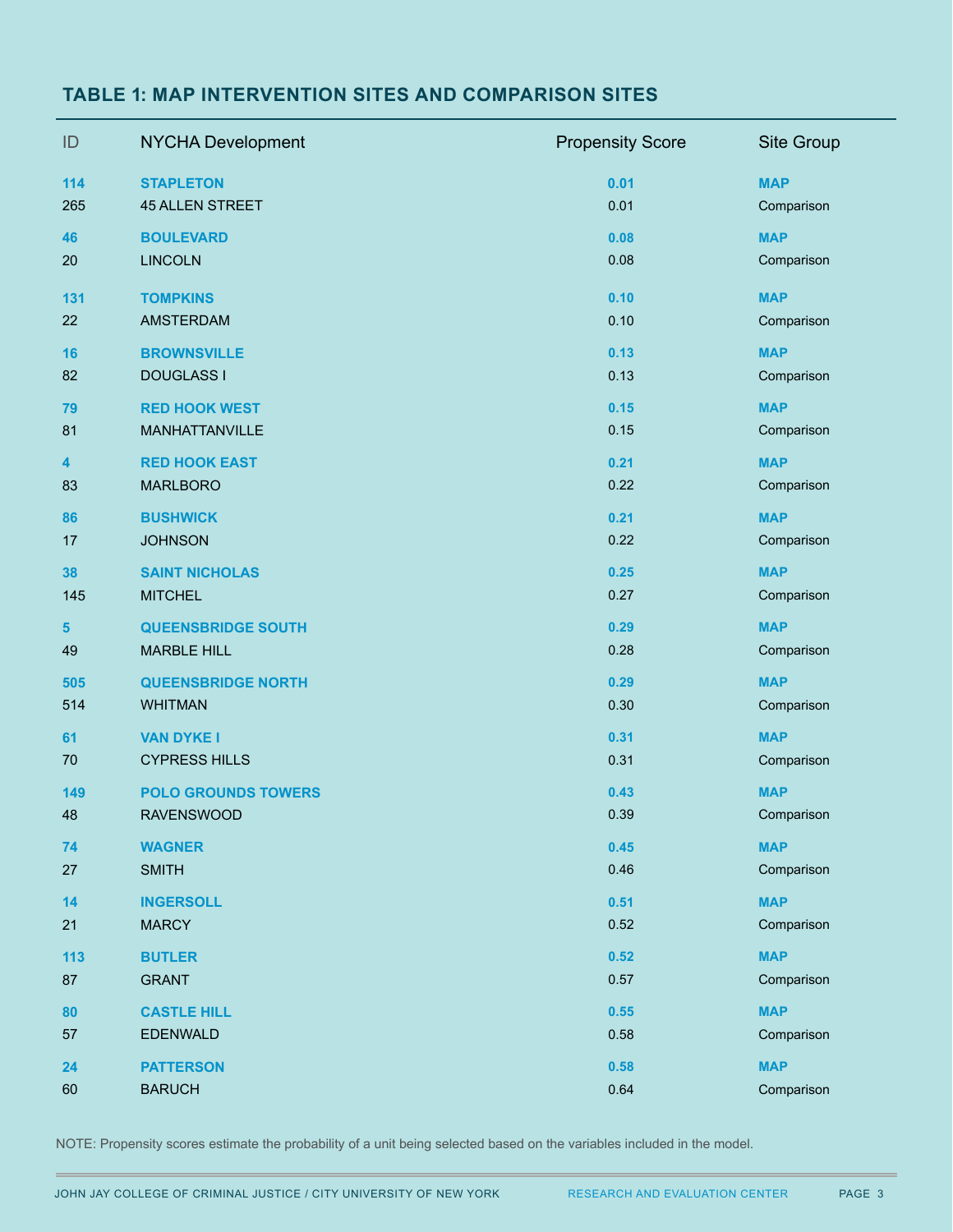The PSA approach involves an array of predictive factors. Rather than matching the 17 MAP sites with 17 non-MAP sites only on demographics, population size, or on any other single factor, a PSA allows researchers to consider an entire set of possible matching factors and to arrive at the best overall set of matching properties. The strength of the match is assessed statistically by weighing the predictive power of the PSA. In other words, how well does an analysis replicate the factors that influenced the location of the MAP initiative in the original 17 NYCHA developments?

Researchers at JohnJayREC analyzed various social, economic, and demographic characteristics of NYCHA developments (Table 2). Relevant data about resident demographics and the physical characteristics of each housing development were organized for inclusion in the PSA model.

Next, the analysis examined crime trends using data compiled by NYPD and disseminated on the New York City Open Data portal. All reported crimes (called "complaints" in New York City) were geographically aggregated based on their proximity to the city's 300+ NYCHA developments. The study accounted for all serious crimes (dangerous weapons, felony assault, robbery, burglary, grand larceny, grand larceny auto, petty larceny, petty larceny auto, arson, and possession of stolen property and drugs) reported within or adjacent to NYCHA developments between 2006 and 2013 (the last year before MAP).

The analysis examined a range of crimes, including serious felonies against persons or property, other felonies against persons or property, as well as serious misdemeanors involving persons or property and a seventh category called serious violations—consisting mostly of an NYC criminal offense similar to harassment of persons. These multi-offense indices will be used to track changes in crime across the city, but the PSA depended on the exponential moving average (EMA, crimes per 1,000 population) of serious felonies (Figure 1).

Using data from the New York Metropolitan Transportation Authority (MTA), researchers created a measure of "public transportation isolation," or the distance between the geographic center of each NYCHA development and the nearest entrance to the subway system used by millions of New Yorkers every day. Communities were considered to be isolated if they were located

#### **TABLE 2: NYCHA CHARACTERISTICS, DEMOGRAPHICS, AND CRIME RATES**

| <b>NYCHA Development</b><br>Characteristics                     | Intervention<br><b>Sites</b> | Comparison<br><b>Sites</b> |
|-----------------------------------------------------------------|------------------------------|----------------------------|
| Avg number of apartment units                                   | 76                           | 71                         |
| Avg apartment size (square feet)                                | 207                          | 161                        |
| Avg distance between NYCHA<br>developments (in feet)            | 541                          | 776                        |
| Number of isolated developments<br>(no subway within 10 blocks) | 10                           | 13                         |

| <b>NYCHA Development</b><br>Demographics        | Intervention<br><b>Sites</b> | Comparison<br><b>Sites</b> |
|-------------------------------------------------|------------------------------|----------------------------|
| <b>Total population</b>                         | 60,716                       | 60,674                     |
| * Average percentage of residents<br>ages 14-24 | 23%                          | 21%                        |
| Average number of households                    | 1,471                        | 1,536                      |
| Percent of working families                     | 50%                          | 50%                        |
| *Median household income                        | \$22,383                     | \$24,942                   |

| <b>Crime Rate</b>                            | <b>Sites</b> | Intervention Comparison<br><b>Sites</b> |
|----------------------------------------------|--------------|-----------------------------------------|
| Average rate of serious crimes:<br>2006-2013 | 128          | 104                                     |

Data sources: NYCHA, NYPD, and MTA

\* Denotes significant difference between groups

more than 2,640 feet from a subway entrance (roughly 10 blocks). Previous research suggests that use of public transportation begins to decline after the nearest access point exceeds 1,312 feet (Shalaby 2009). Given the broad accessibility of multiple public transit options in New York City (buses, trains, subways, etc.) and the relatively high utilization of each system, the research team decided to double the acceptable travel distance suggested by previous studies.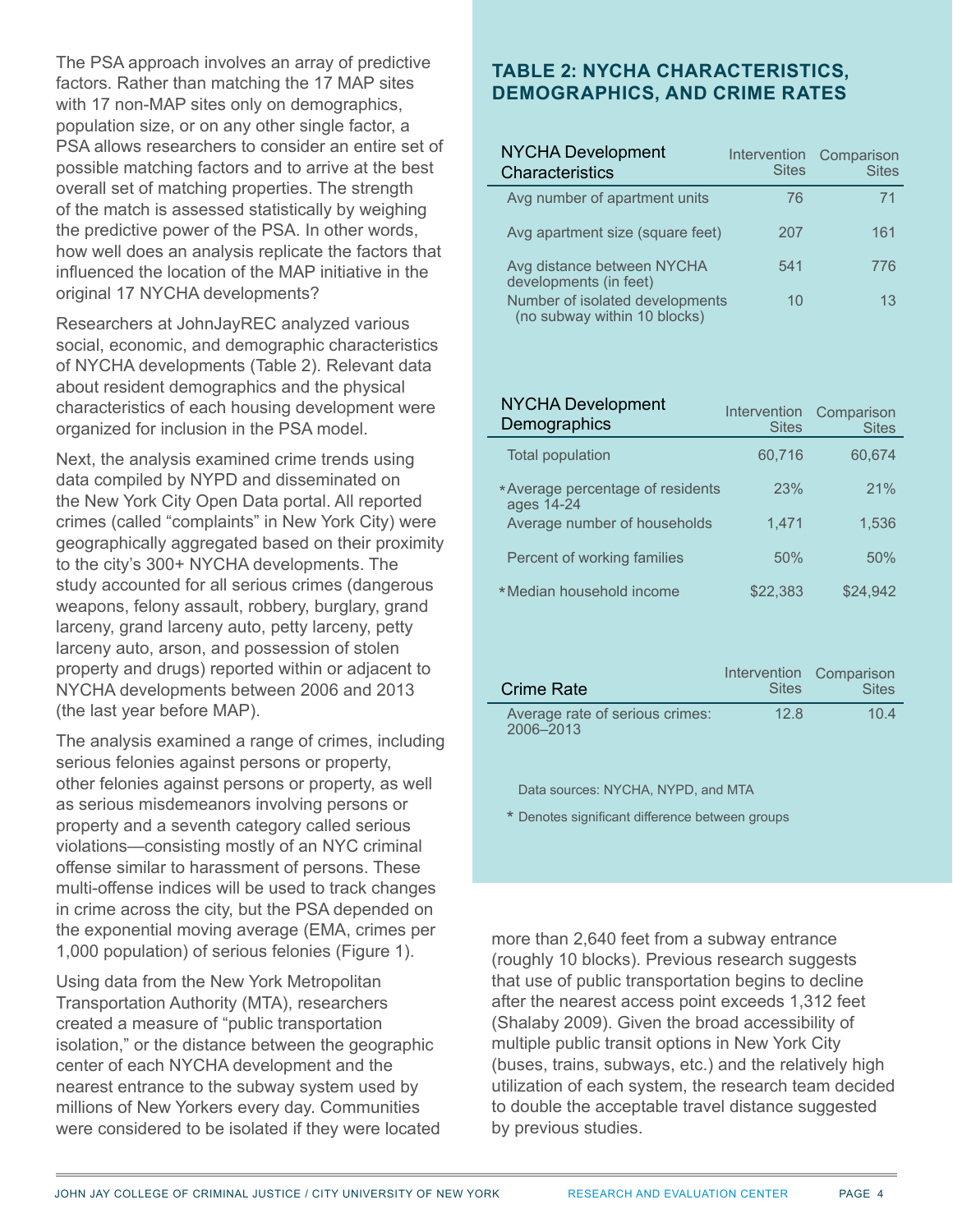

After compiling all available and relevant data, the research team employed the PSA method to identify the best non-MAP NYCHA developments to serve as comparison sites. To ensure strong results, the analysis excluded communities with fewer than 100 residents, resulting in a final pool of 287 possible matches.

Researchers relied on logistic regression to calculate the probability of any one NYCHA site being chosen for MAP itself using all variables in the model, producing a score between 0.0 and 1.0 for each site (i.e. higher scores indicating communities most likely to be chosen for MAP). Finally, the analysis used a one-to-one radius matching approach and selected the best comparison sites with a caliper of 0.06 (setting an upper limit on differences in scores). Calipers set the maximum acceptable difference between available matches to help reduce bias, a method encouraged in studies with limited numbers of potential matches (Lunt 2014).

Results from the PSA model identified one variable that was significantly correlated with the selection of MAP developments: total population. A number of other indicators in the model, while not statistically significant for predictive purposes, were still retained to generate stronger comparison pools. The model performed reasonably well (using McFadden's "pseudo R-squared" of .38), explaining 38 percent of variance in the probability of a site being selected for MAP (McFadden 1974).

After propensity scores were generated by the logistic regression model, the matching algorithm sorted the list of MAP sites by their propensity scores and for each site located the best non-MAP site with the closest equivalent score (within the set caliper of 0.06). This one-to-one radius matching process (without replacement) ensured a balanced sample of intervention sites and comparison sites.